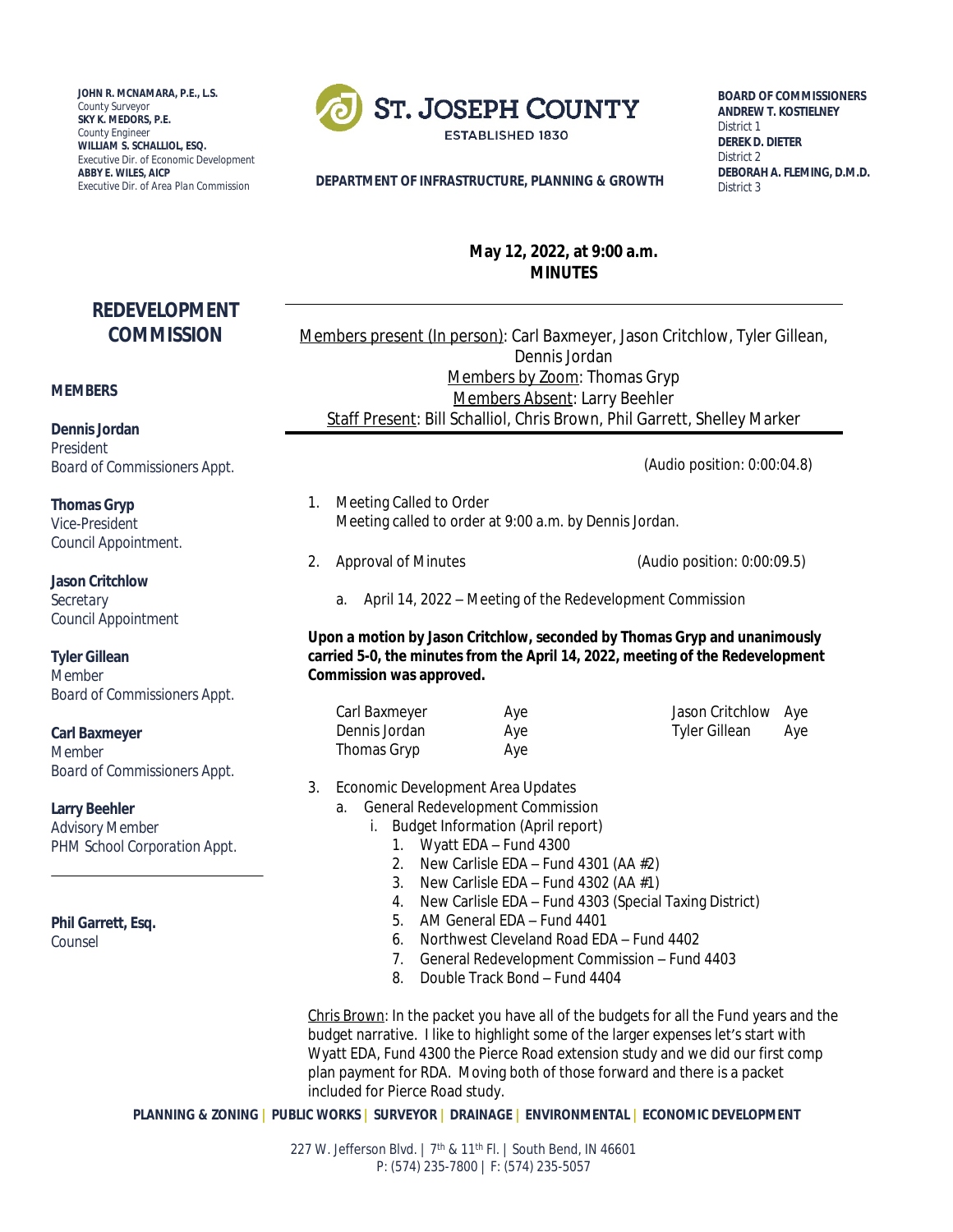New Carlisle EDA, Fund 4302, continue with financial legal services with Project Honeysuckle move towards getting that project going.

Final expenses for the Olive Township Fire Department were paid out and met out \$650,000 obligation for that project.

New Carlisle EDA, Fund 4303, had a couple of small expenses for the Niespodziany Ditch as we look some future projects going out in IEC Site #1. Along with finalizing some of the Inwood Road/Strawberry Road bridge and culvert replacement it was around \$600,000 for that.

AM General EDA, Fund 4401, a typical Capital Ave / Dragoon Trail path which I believe is just about ready to move forward with that project. And some demolishing services regarding Area 51 near the ELMS site.

Northwest Cleveland EDA, Fund 4402, continue to work on Old Cleveland Road related to the Holladay project.

And then Fund 4403, some of the TIF reporting services that Steve Dalton typically does and then legal expenses related to some of the airport items and work with County. MACOG regarding a trail study down by Potato Creek.

- 3. a. General Redevelopment Commission
	- ii Professional Services Agreement (Audio position: 0:02:57.6)

1. Compass Asset Management Contract

Bill Schalliol: Compass Asset Management is a division of Berkshire Hathaway we have worked with since 2017. They provided real-estate services for us in a variety of things different than the work that Steve Hora does for us. In case where we need to do property acquisition, we have to do relocation. If we do some of the buying in County projects, they provide some additional services for us. For example, Compass Asset Management is involved in helping us in some relocation and purchasing a property near the Juvenal Justice Center. They do work not only for the Redevelopment Commission but also for the larger County as a whole. The proposal before you today are a contract that mirrors previous contracts since 2017. It is a \$9,000 flat fee and additional costs related to land acquisition specifically either options or acquisitions. We ask for approval of this contract flat fee of \$9,000 and the additional fees are part of contracts for purchase of properties if they are involved in those acquisitions.

### **Upon a motion by Carl Baxmeyer, being seconded by Tyler Gillean and unanimously carried 5-0, to approve the Professional Services Agreement for a flat fee of \$9,000, was approved.**

| Carl Baxmeyer | Aye | Jason Critchlow Aye |     |
|---------------|-----|---------------------|-----|
| Dennis Jordan | Aye | Tyler Gillean       | Aye |
| Thomas Gryp   | Aye |                     |     |

3. b. New Carlisle Economic Development Area (NCEDA)

- i. Property Acquisition
	- 1. **Resolution 2022-05** Resolution of the St. Joseph County Redevelopment Commission Regarding the Transfer of Real Property from the Town of New Carlisle Town Council

(Audio Position: 0:04:52.8)

Bill Schalliol: Resolution 2022-05 is between the Redevelopment Commission regarding the transfer of real property from the Town of New Carlisle. The Town of New Carlisle acquired a piece of property adjacent to their water treatment plant at the northwest corner of Edison and Walnut. Property was acquired as part of the St. Joe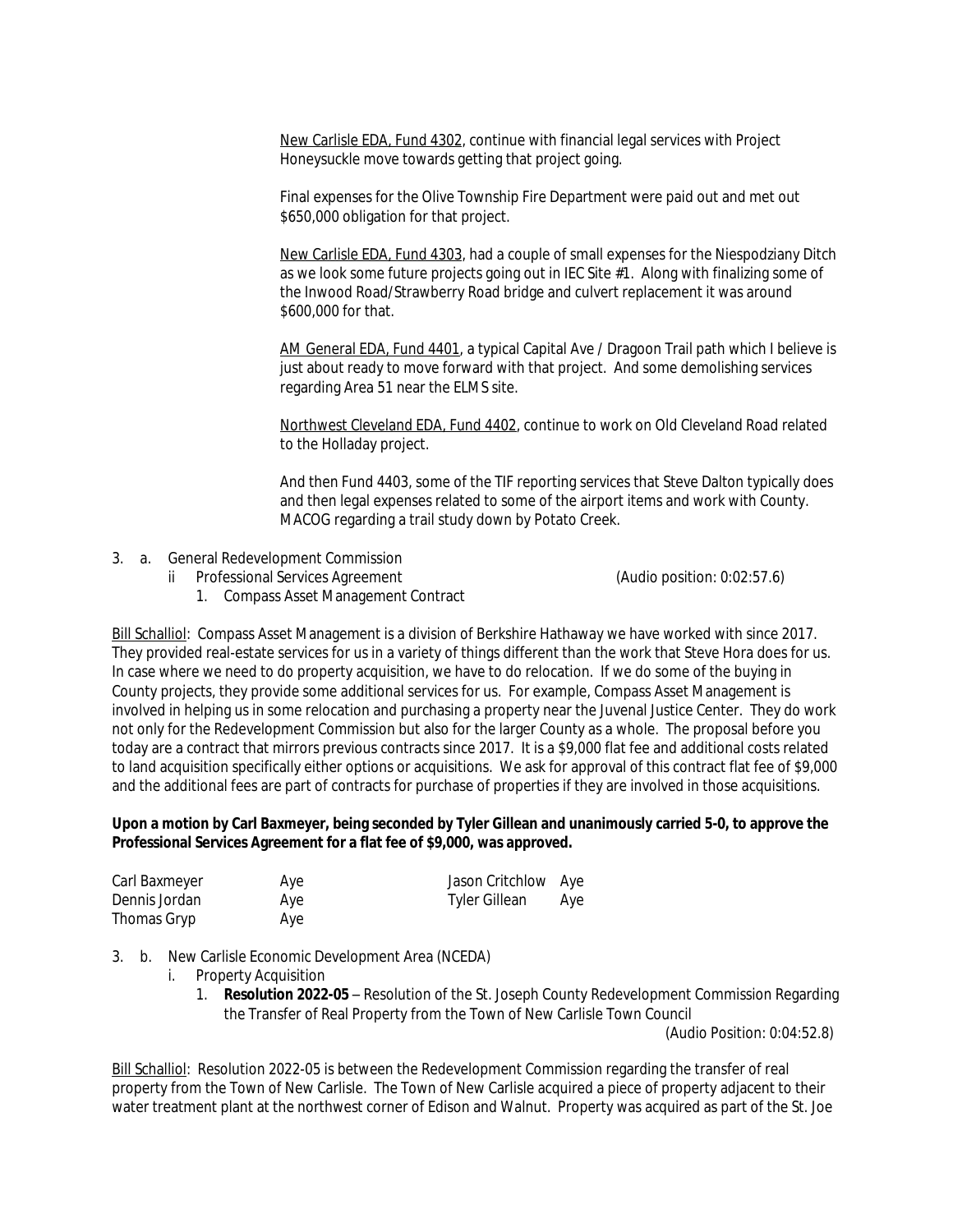Energy project and the property was acquired for future transfer to the Redevelopment Commission for the development of a rail corridor into the IEC. We held on doing this acquisition until we knew we needed to move forward with the development of the railroad corridor. This is the first of three properties that need to be acquired in that corridor. We should have two purchase agreement for the other two properties here within the next month or two. The property transfer here today is really a governmental transfer between two governments Town of New Carlisle Town Council and the Redevelopment Commission. The average appraised value is \$19,500.

Dennis Jordan: This is the property we talked about last two meetings?

Bill Schalliol: Yes. There is a map in the back of the packet. It is a triangle that is less than an acre in size. It was when they built the fencing for the water treatment plant along the diagonal property line in preparation for this transfer.

Jason Critchlow: When did we appraise this?

Bill Schalliol: Last fall at the same time we appraised the property north of it and reappraised the property north of that. All three properties were appraised last fall.

Phil Garrett: From a legal perspective because it is a transfer for two governmental entities, we are actually not required to have the appraisals, but we want to do it to make sure.

Jason Critchlow: How do we know what to pay?

Phil Garrett: The statue allows the government to decide the purchase price.

Jason Critchlow: Is it zoned C-Commercial?

Bill Schalliol: It is zoned I-Industrial. Less than an acre and not buildable except for this little piece of track that will go through there.

**Upon a motion by Jason Critchlow, second by Tyler Gillean and unanimously carried 5-0, to approve Resolution 2022-05, for the transfer of property from Town of New Carlisle to St. Joseph County Redevelopment Commission, was approved.** 

| Carl Baxmeyer | Aye | Jason Critchlow Aye |     |
|---------------|-----|---------------------|-----|
| Dennis Jordan | Aye | Tyler Gillean       | Aye |
| Thomas Gryp   | Aye |                     |     |

3. b. New Carlisle Economic Development Area (NCEDA)

- ii. Professional Services Agreement
	- 1. IEC Core Development Area Zoning/Land Use Update Kendig Keast Collaborative

(Audio Position: 0:08:17.4)

Shawn Klein, Infrastructure, Planning & Growth Staff: This is a propose from Kendig Keast Collaborative to develop an overlay zoning district for new development withing the Indiana Enterprise Center (IEC). This then would be adopted by The Town of New Carlisle in their Zoning Ordinance and then the County Council to the County Zoning Ordinance. The purpose of this overlay district is really to give substance in force the assurances of County offered throughout the public processes related to the IEC. Namely that it would be this aesthetically superior industrial development that really takes it to consideration protection of sensitive environmental resources, agriculture lands and it really tries to mitigate the impact of the general community. By putting this into the Zoning Ordinance will have predictable standards that developers can use and help staff when reviewing development for the IEC.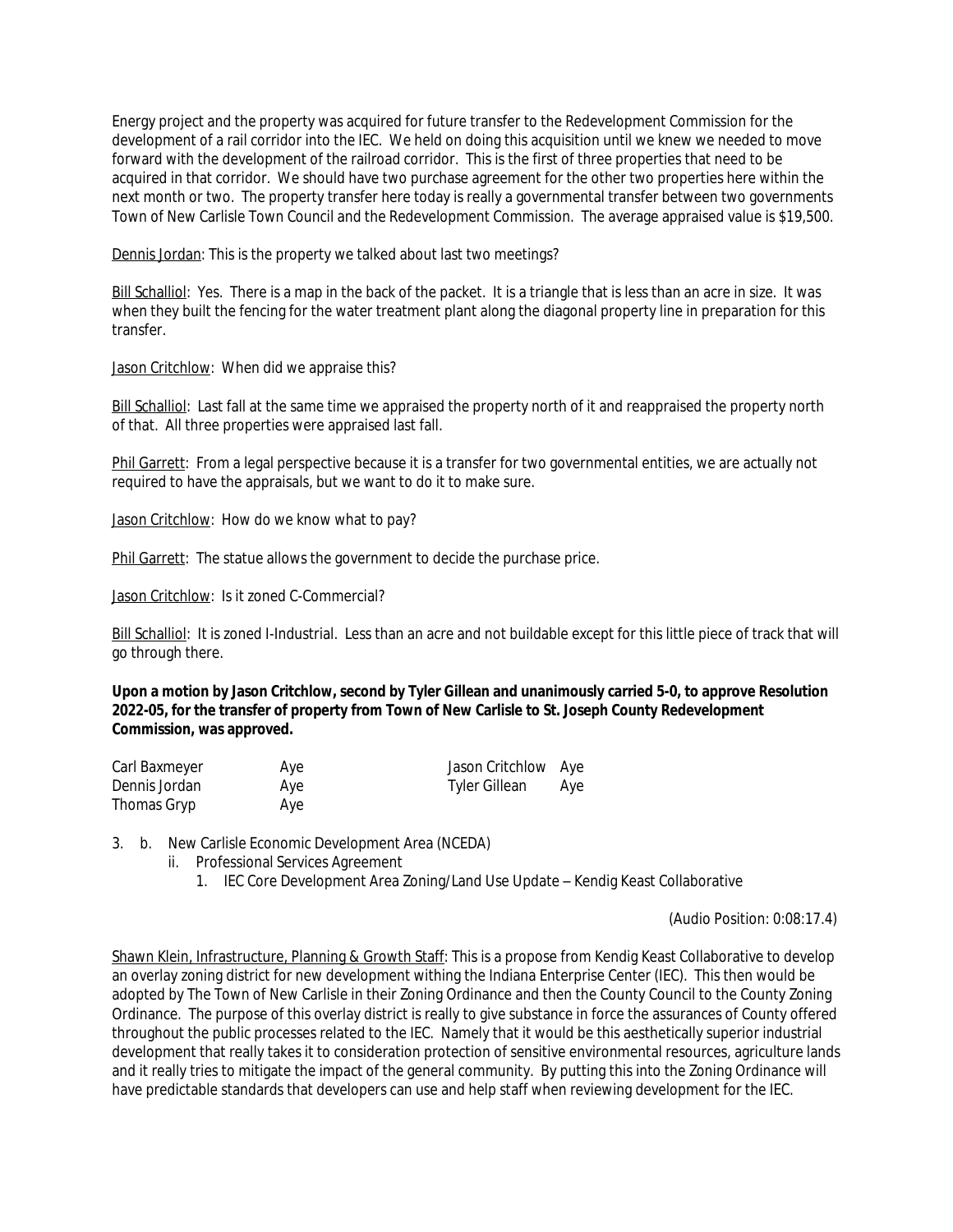We did receive three estimates from three firms, Kendig Keast, GRW and American Structurepoint and the price of these proposals was pretty constant across the board ranging from \$16,640 to \$20,000. We believe that Kendig Keast has the most robust understanding of the project and will provide the best product for us.

Thomas Gryp: I'm not sure I understand the need for that and the cost justification. Can you go into more detail please?

Shawn Klein: The need stems from what the County promises as far as to what this development will look like. Our current development standards for the broader industrial district really doesn't speak to a lot of the things that we want to accomplish especially in regard to the IEC. In terms of immigration of impacts through heighten landscaping, building placement, trail connections, etc. You want to put this in the Zoning Ordinance so that it has the full force of the ordinance and staff can enforce it when they are reviewing the proposals. It also it was necessitated by resolutions that were passed by the County, The Town of New Carlisle, and Olive Township to development these design guidelines.

Bill Schalliol: Tom to follow up to that Resolution 2020-11 in the packet is one of the four Resolutions that was passed by the Redevelopment Commission, Board of Commissioners, The Town Council of New Carlisle, and Olive Township Board of Trustees. One of the provisions in section five specifically one of the requirements of the partnership was that we would design guidelines and standards as well as permitted use documentation. This is hitting that one point out of the nine that was agreed upon among the four parties. This one was left hanging that needed to be resolved.

Thomas Gryp: The New Carlisle Council is all on board with this?

Bill Schalliol: Yes.

Tyler Gillean: Will this be like more like the designs of the buildings we have a say in or the layout of the landscape?

Shawn Klein: It will all be part of it. There will be architectural standards, building placement standards, landscaping, screening, etc.

**Upon a motion by Jason Critchlow, being seconded by Carl Baxmeyer and unanimously carried 5-0, to approve Professional Service Agreement of Kendig Keast collaborative, was approved.**

| Carl Baxmeyer | Aye | Jason Critchlow Aye |     |
|---------------|-----|---------------------|-----|
| Dennis Jordan | Aye | Tyler Gillean       | Aye |
| Thomas Gryp   | Aye |                     |     |

3. b. New Carlisle Economic Development Area (NCEDA)

- ii. 2. Disposition Appraisal (56275 Snowberry Road) Iverson Grove
- ii. 3. Disposition Appraisal (56275 Snowberry Road) Appraisal Services, Inc

(Audio Position: 0:13:13.8)

Bill Schalliol: The next two items relate to the disposition of property located at 56275 Snowberry Road. The Redevelopment Commission acquired on behalf of the board of Commissioners in 2020. This was originally going to be part of a realignment of the entrance corridor into the IEC. As we work with the State of Indiana on State Road 2 and Larrison improvements and others in that area. At some point this could be deemed as excess property. We do have an interested party in the property. We are required to get to disposition appraisals to dispose of property. In appraisal is from Iverson Grove in the amount of \$2,000 and the other is from Appraisal Services, Inc. in the amount of \$1,500.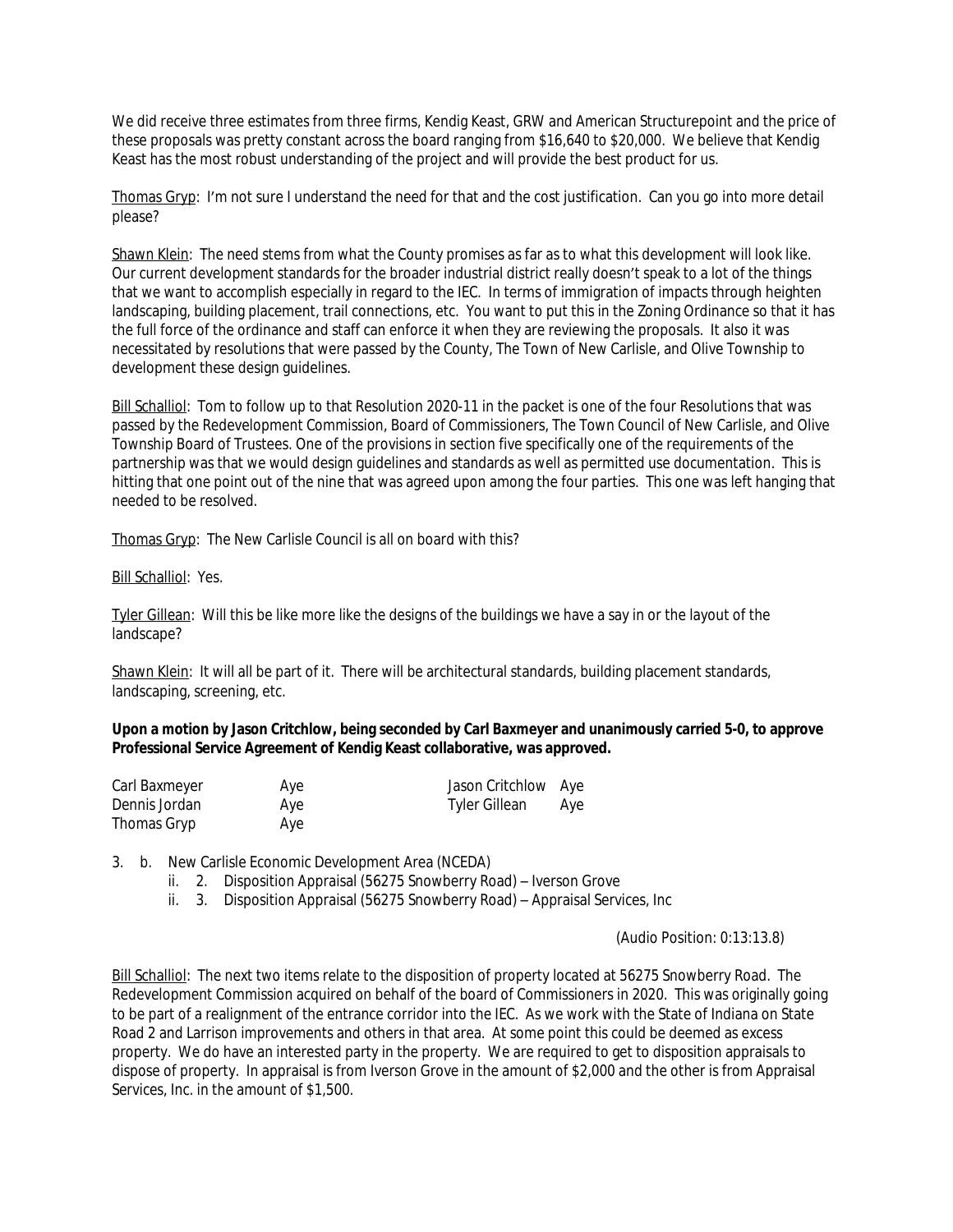**Upon a motion by Dennis Jordan, seconded by Carl Baxmeyer and unanimously carried 5-0, to approve both Professional Services Agreements one for Iverson Grove in the amount of \$2,000 and the second from Appraisal Services, Inc. in the amount of \$1,500, was approved.** 

| Carl Baxmeyer | Aye | Jason Critchlow Aye  |  |
|---------------|-----|----------------------|--|
| Dennis Jordan | Aye | Tyler Gillean<br>Ave |  |
| Thomas Gryp   | Aye |                      |  |

3. c. St. Joseph County Economic Development Area No. 3 (AM General EDA)

- i. Professional Services Agreement
	- 1. Hazard Mitigation (Ash/SR 933) and Mobility Study (N/S Corridor) Abonmarche Consultants

(Audio Position: 0:15:00.1)

Bill Schalliol: I ask that we move item 3. C. i. 1. down the agenda as we are waiting for Senator Linda Rogers. Also, we have a family here to speak in support of this item.

- 3. c. ii. Project Update
	- 1. Pioneer Lines Birch Road rail crossing improvement / CRISI Grant

(Audio Position: 0:15:16.3)

Bill Schalliol: In your packet is a map for the Pioneer Rail corridor. Pioneer operates the Elkhart-Western Railroad line north of McKinley. Earlier this year we have done in support of a CRISI grant improvement application that they submitted. Originally that project was going to support rail improvements at Cedar Trail and Birch Road. Pioneer, through some work they are doing in Elkhart, received some additional funding from INDOT through the rail division. They decided to improve Birch Road based on traffic they have on this line and at the intersection. They are moving ahead on their own expense on improving Birch Road. CRISI application if approved will then support improvements at Apple Road and Cedar Trail later this year or early next year. We improve in partnership with them Ash Road and Bittersweet last year, Birch Road and the other two following year so it is a win for that corridor. That is the update on Pioneer Lines.

Jason Critchlow: Bill, did we commit any money for that?

Bill Schalliol: We committed match money and I believe it was \$200,000 for the CRIS grant.

Chris Brown: Each crossing was \$125,000 for a total of \$250,000 it was budgeted for that.

Jason Critchlow: What are going to do with that money instead?

Bill Schalliol: The match money will still be available for the grant. The \$250,000 can still be spent for the two crossings. This was a third one that was going to have to be paid for by somebody. The railroad has come through on their own dime through partnership with the State to cover that. Pioneer continues to see active use of this line. They come into the County once and leave once in the course of the day. The train only moves once throughout the day but when it moves it moves about eight miles per hour.

- 3. d. Wyatt Economic Development Area No. 1 (Wyatt EDA)
	- i. Project Update
		- 1. Pierce Road Extension Project (Miami Hwy to SR 331) Final Report

(Audio Position: 0:17:52.5)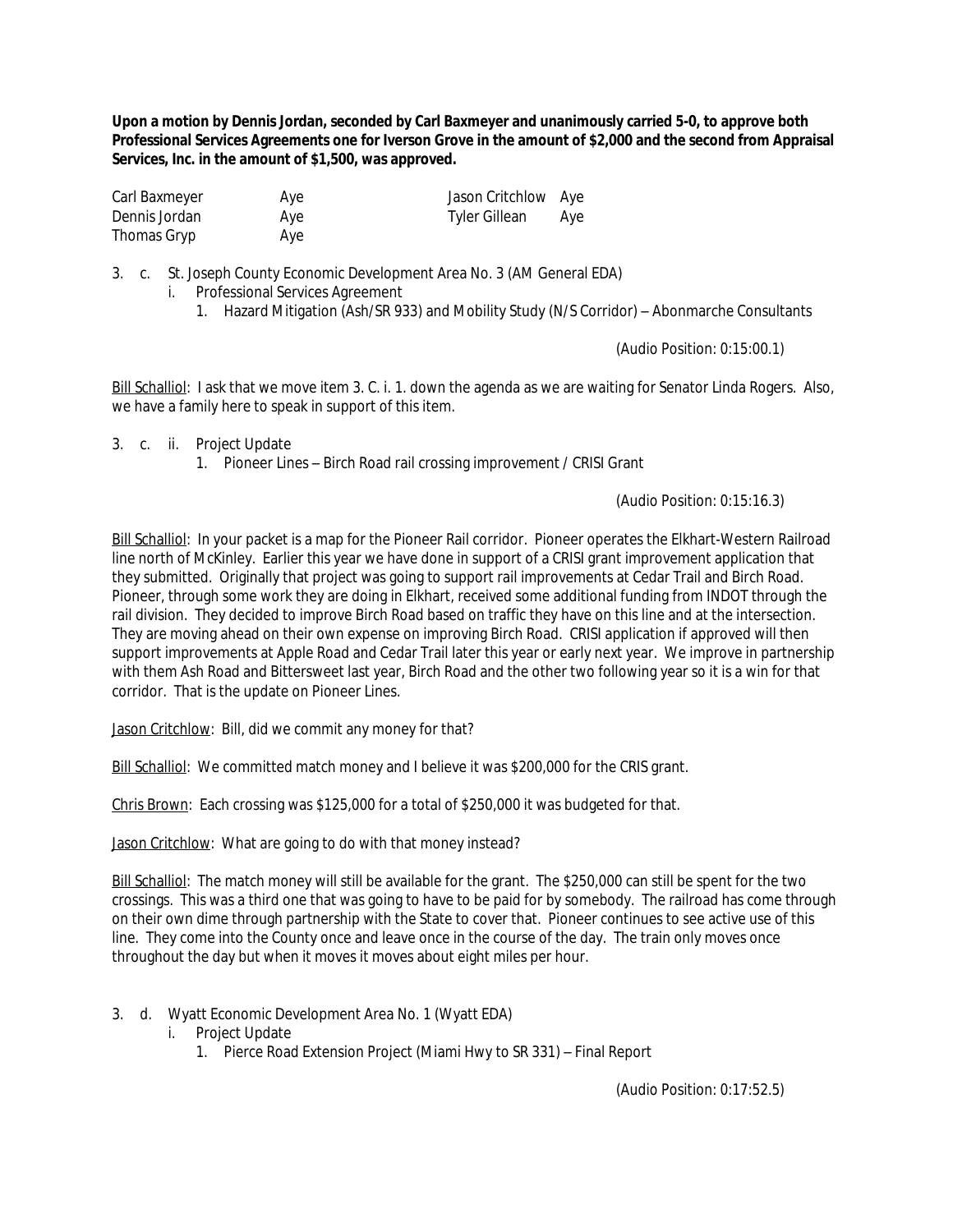Bill Schalliol: About two months ago and too bad Larry Beehler is not here today, because he said with any amount of money and little bit of engineering anything can be done. The study that was done on Pierce Road about a twomile corridor is missing between SR331 and Miami Road. It has been missing since they built the road network in the other part of the County. Engineering and money can solve the problem but based on the amount of traffic and money to do the work probably not economically viable to move forward with the project. What Lawson Fischer who did the study determined the first miles is really a series of bad soil and drainage corridor. So there three different drains that go through the area through north to south so the land slops and lots of water moving through the corridor. The last mile is pretty flat so that last mile could be built but still have a mile gap in that twomile corridor. We determined in the short term that we would do signage. As you take Pierce Road to Miami do signage that directs you up to Osborne Road, from Osborne Road east to 331 back down south to Pierce Road and help people move around that corridor. Right now when you get there you don't know what route the best way is to go.

Next year we are proposing to improve Pierce Road from the interchange at US 31 all the way to Miami. We don't know if part of the reason why traffic counts are so low is because the road is in such bad shape, so people go up to New Road or one of the other corridors. Or if people would use it and the traffic counts would be higher. There maybe an opportunity to relook at the study once we have better traffic count information on improved road section. But at this point in time the determination was it can be done there is alternative corridors in the area that could be used. There was rail corridor a little south of Pierce Road corridor there are things that can be use but at this point in time it didn't make sense to spend a lot of money to do a study that didn't seem it would make any value. Lawson Fischer has completed the study we will refund about \$32,000 back to the Wyatt EDA they didn't use the full amount of the study money. We will have that accounting in the next months budget.

### Jason Critchlow: Who put us on that in the first place?

Bill Schalliol: There was a lot of conversation with Lakeville and talking about regional development with MACOG and some others. The Pierce Road corridor goes all the way just east of LaPorte all the way into Goshen. Except for this two-mile gap. You can make this corridor and then with Potato Creek Inn coming on board and others. If you are in Wakarusa or traveling SR19 that would be a logically corridor to come.

- 3 e. Northwest Cleveland Road Economic Development Area (NWCR EDA)
- 3. f. Honeysuckle Economic Development Area (Proposed)
	- i. **Resolution 2022-06** Project Honeysuckle Development Agreement

(Audio Position: 0:21:38.3)

Chris Brown: Before you is a Resolution 2022-06 authorizing the approval of the Redevelopment Commission for the Project Honeysuckle Development Agreement. As a quick reminder Project Honeysuckle is a 150 mega watt solar farm that is being proposed out in Olive Township. Approximately 1,000 acres of leased property so Lightsource BP will not be a landowner of all of this, they will own a small piece that they will have to acquire for a substation for the interconnect from the solar farm onto the AEP transmission power lines. Lightsource BP is a joint venture between Lightsource and British Petroleum (BP). Current US portfolio has about 2.8 gig watts in production with up to another 20 gigawatts proposed. This project in particular would be about \$1.64 million to construct with approximately 150-200 construction jobs on that for about a year maybe a little longer than a year. Expect power generation to start in early 2024. This Development Agreement essentially controls the interaction between the County and Lightsource. It has some language regarding how we set up the EDA and codifies in legal terms what that mechanism will look like. I can go through that briefly during our small meetings. We did meet and I kind of went into more detail but essentially it would be a single user TIF, single TIF allocation area, single user EDA. The Development Agreement controls this financial incentive. Right now there is money that goes to the schools in year one, so the RDC would vote to approve a check to be written out of this TIF to the New Prairie United School Corporation. And that increases year over year by 10%.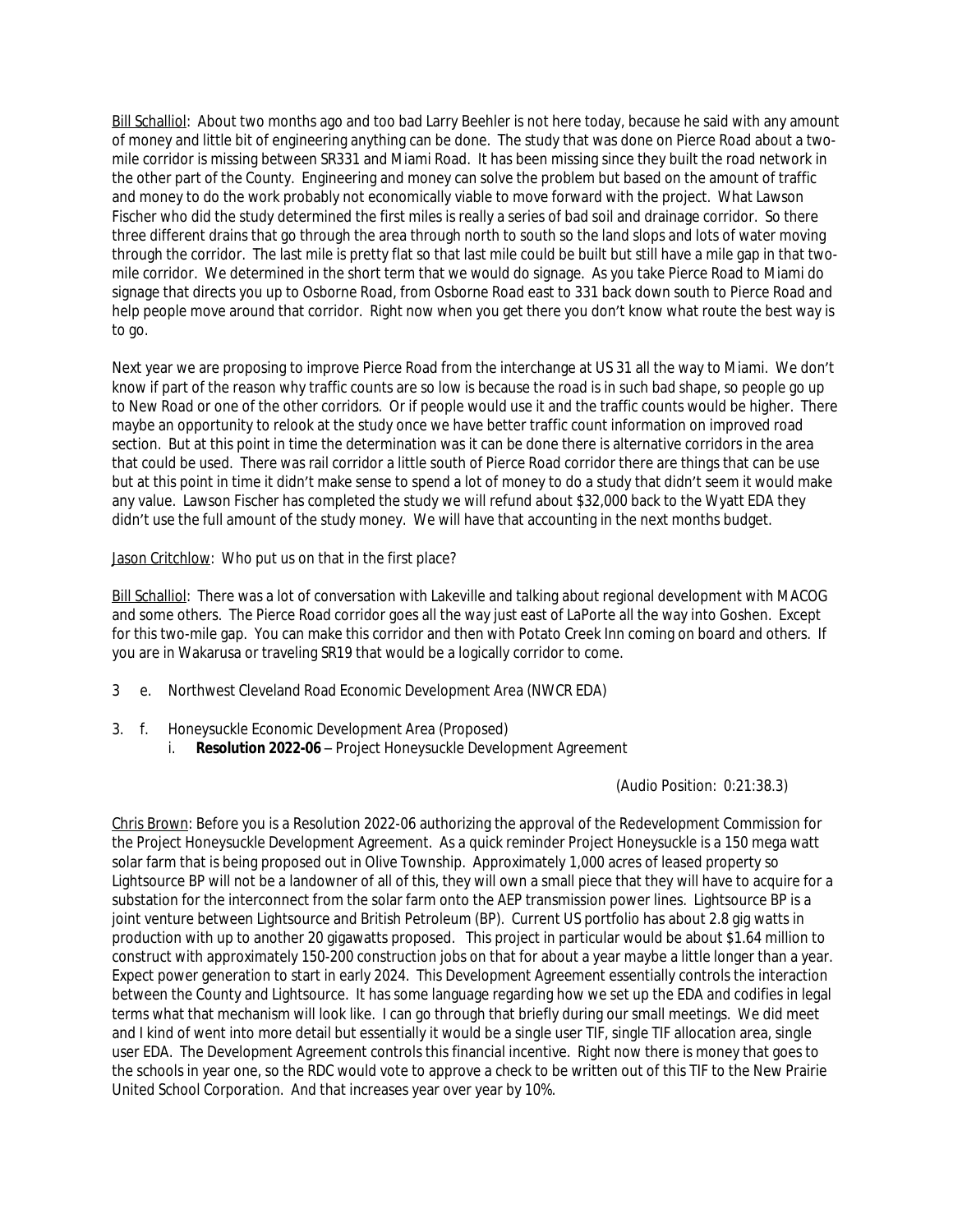Second piece is to allow the face value of the TIF to grow. That would be a vote for the Redevelopment Commission every year to allow 13.2% increase in the face value. TIF has face and revenue. That all goes to the underline tax units.

In year 11 the RDC will start collecting \$250,000 each year just to have infrastructure improvements if there are roads needing paving in that development area. We can also use it for inter servicing arguments throughout the New Carlisle area as well.

Whatever is left after the TIF revenue within go back to the developer as the financial incentive. That is the incentive piece of this. That is every year a certain percentage goes in. Additional in this Development Agreement you also have a Decommissioning Agreement which is required by St. Joseph County Zoning Ordinance. That codifies how it gets to the end-of-life span how we decommission and get everything out of the ground. Things are being put into the ground the farmland will have time to regenerate over the course of the 30–36-year life span. Farming but farming something different. It is farming SUN.

We have Darrin Jacobs on Zoom. Our contact with Lightsource BP if there are any questions. We are requesting approval of this Development Agreement to move this project forward.

Dennis Jordan: The \$3 million that the County would get when this transaction or agreement is reached. Does that offset the expenditures in FUND 4302 would that go to the County?

Chris Brown: There are two subsets to this. Once the Development Agreement is approved there is actually a \$250,000 professional fee and that would cover a lot of the work that is done by our legal counsel and by Phil Faccenda has been contracted to do the bond work for the Economic Development area and the TIF. It would cover those types of professional services as we move forward. The \$3 million once the project is constructed and generating power will actually go straight to the County Council. In the general fund and could be used for projects throughout the County.

Dennis Jordan: Then year 11 when RDC would get \$250,000 a year until the end. That would go into our general fund?

Chris Brown: It would go to the actual TIF. Go to the EDA not a general fund. The RDC would control the Honeysuckle TIF (what we are calling it) the money would go into that account.

Jason Critchlow: Chris, we have rescheduled our Redevelopment meetings twice. With the intention of the County Council was going to move on this Development Agreement and we would take action afterwards. This was pulled from the agenda two days ago and they have not approved this Development Agreement yet. What is the reasoning behind us taking action today?

Chris Brown: From our side and Phil can speak on this. There is no kind of order that things needed to be approved. We always envisioned to have County Council being the approving, RDC second and BOC third. There is nothing statutorily that my knowledge says we have to do it that way. I think for us once it got tabled that second time, we are looking at timelines along with Lightsource to understand, okay, how can we streamline, how can we move this project forward? Because we are getting into this area where if we delay any further, we are pushing the EDA which is a two-month process into August at that point. You really start constraining the amount of time that we have to actually to the project under construction in the fall. And Darrin can speak a little bit more about their timeline looks like. We were always on a trunk gated timeline and then with that delay the choice was made to see if we can move everything else forward so we can keep our schedule right now. Once some of the negotiations and Darrin can speak on some of the labor discussions that lead to the tabling on Tuesday. At least we are trying to move things forward as fast as we can.

Jason Critchlow: Timelines make sense. If there were changes made to this after we were to take action today.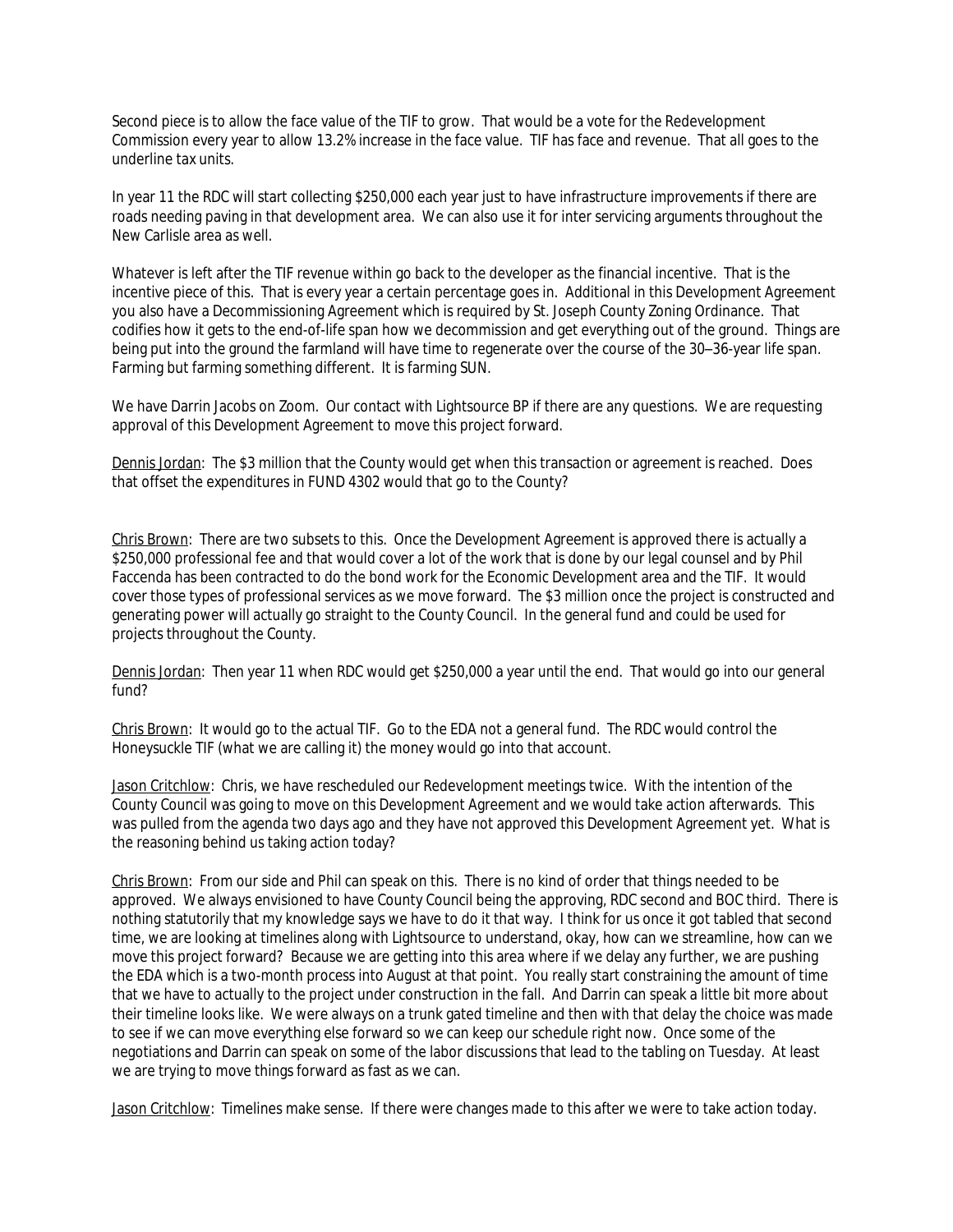Phil Garrett: We would have to take further action on those changes.

Jason Critchlow: From my understanding it was tabled because they were not satisfied where it stood.

Phil Garrett: I don't know if they were not satisfied with the Development Agreement or other issues related to. Changes were made to the Development Agreement we would have to reconsider to vote again on those changes.

Dennis Jordan: I did speak with the Commissioner last night I believe the intend to address this at their meeting today as well. They are moving forward for what that is worth.

Carl Baxmeyer: Addressing that today or next Tuesday.

Phil Garrett: Next Tuesday.

Jason Critchlow: I support the project, the numbers make sense. I just don't think it makes sense to take action today. If all three entities are not on agreement with the Development Agreement. I make a motion to table this until our next meeting.

#### **A motion by Jason Critchlow, being seconded by Thomas Gryp motion carries 2-3, the motion failed, to table Resolution 2022-06 until the next meeting.**

| Carl Baxmeyer | Nye. | Jason Critchlow Aye |      |
|---------------|------|---------------------|------|
| Dennis Jordan | Nye. | Tyler Gillean       | Nye. |
| Thomas Gryp   | Aye  |                     |      |

Dennis Jordan: Is there a motion to approve Resolution 2022-06, Project Honeysuckle Development Agreement?

### **Upon a motion by Jason Critchlow, being second by Carl Baxmeyer motion carries 4-1 the approval of Resolution 2022-06, Project Honeysuckle Development Agreement, was approved.**

| Carl Baxmeyer | Aye | Jason Critchlow Nay |     |
|---------------|-----|---------------------|-----|
| Dennis Jordan | Aye | Tyler Gillean       | Aye |
| Thomas Gryp   | Aye |                     |     |

3. c. St. Joseph County Economic Development Area No. 3 (AM General EDA)

- i. Professional Services Agreement
	- 1. Hazard Mitigation (Ash/SR 933) and Mobility Study (N/S Corridor) Abonmarche Consultants

(Audio Position: 0:31:34.6)

Bill Schalliol: Before you today under the AM General Economic Development Area is a professional service proposal titled Hazard Elimination and Mobility Study for the Ash Road and Lincolnway corridor. A professional service proposal from Abonmarche Consultants that was identified with in the County connection study that was completed in 2021. The County Connection study was from Capital Ave to SR19 from the railroad tracks Lincolnway area all the way north to the toll road. It was a joint County study on mobility and movement through that whole corridor. The objective of the study is to analysis mobility and safety in the Osceola area specifically consider the impacts it has associated with numerous at grade railroad crossings.

This study will carry from the Robert Young Rail Yard at Ash Road/County Line Road all the way west to Capital Avenue. The study will look at the Mishawka crossings as well there are four crossings within the Mishawaka city limits. Between blockages, safety issues and mobility issue the concepts behind this study is to look at those key principals but to see if an overpass or underpass is needed. Look at opportunities to connect the Lincolnway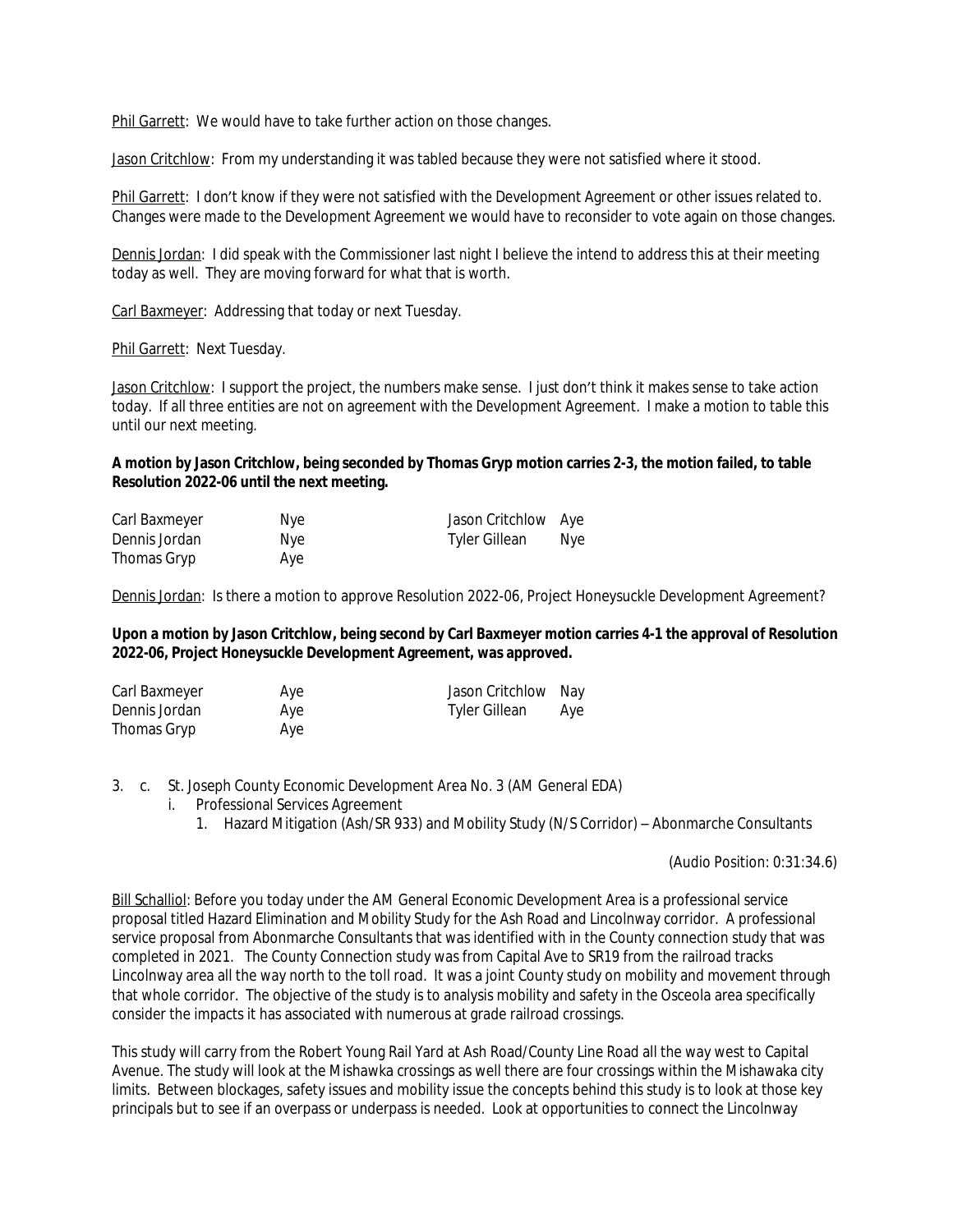corridor using Beech Road to the US 20 bypass. When the bypass was originally built the State of Indiana bought and cleared land for an interchange at Beech and the bypass this will give an opportunity to put in an interchange at that point. The area between SR 19 / Capital Ave is a long stretch a 12 stretch of the bypass that doesn't have an interchange. It is 7  $\frac{1}{2}$  miles apart it will put an interchange right at that point which is about the average space between interchanges along the bypass corridor.

We look at it as safety, mobility, and Economic Development. There is a picture at the end of the packet not that I go by every sign that Mr. G's puts out, but they are the reasonable voice of Osceola government. This was one that was up late last year when infrastructure money was coming out. It just points to the fact that there is a lot of interest and conversation about this.

Tuesday night there was a conversation at the Town Council meeting in Osceola about working with Norfolk Southern to close the crossing at Chestnut Street. There is conversation taking place in the town of Osceola about mobility and safety in that corridor.

The study is timely of the Comprehensive Plan, mobility standard point and really feeds into the Comprehensive Plan. Much like the Pierce Road study we had to do to decide if it made sense to spend a lot of time and energy on something. This will help the conversation about overpasses, under passes and connectivity to the bypass.

We don't typically allow testimony and those in favor to speak on a matter. This one is a little different based on a historical perspective of this area. Senator Rogers is with us today and has been a driving force to have some conversation about this corridor and if the Redevelopment Commission would entertain her comments, it would be appreciated.

(Audio position: 0:36:06.8)

### **Upon a motion by Jason Critchlow, being second by Carl Baxmeyer and unanimously carried 5-0, to allow public comment from Senator Linda Rogers and the Frankie Reeves Family, was approved.**

| Carl Baxmeyer | Aye | Jason Critchlow Aye |     |
|---------------|-----|---------------------|-----|
| Dennis Jordan | Aye | Tyler Gillean       | Aye |
| Thomas Gryp   | Aye |                     |     |

Linda Rogers, 14770 Lindy Drive, Granger, IN 46530: I represent senate district number 11. As a Senator my job is to advocate for the people in the community. The great folks in Osceola have contacted me and have met with them on multiple occasions to discuss what is going on in Osceola. There are very dangerous conditions going on. If you travel that road frequently you understand it. You have a main thorough fare between Mishawaka and Elkhart that parallels with a number of railroad tracks well over 100 trains go back and forth every day. Not only do they go back and forth they will stop and block almost every intersection. You are left with going between Mishawaka or you have to go to Elkhart to get through. And think about if someone has a medical emergency and suffers from cardiac arrest. When minutes count and they can not cross that track there could be a loss of life.

We also have people that want to cross the track for school and work and unfortunately, we had a terrible tragedy happen. We lost a great young man all he wanted to do was to go to work and be there on time. I have spoken very often to the Reeves family who suffered this terrible tragedy as well as the Community that is supporting them in their grief, which will never go away. We have to keep in mind it's not "if this tragedy will happen again" but "when". So, we as a community really need to work together to see if we can solve this problem.

I can't tell you how much I appreciate Bill Schalliol's work in this and he has been wonderful. I reached out to Abonmarche because I think it is important to know is there any opportunity to do something. As we work together and realize that a study would be the first step in finding a solution. I know the Reeves family is here today, I don't know if you want to give them a minute to speak in support.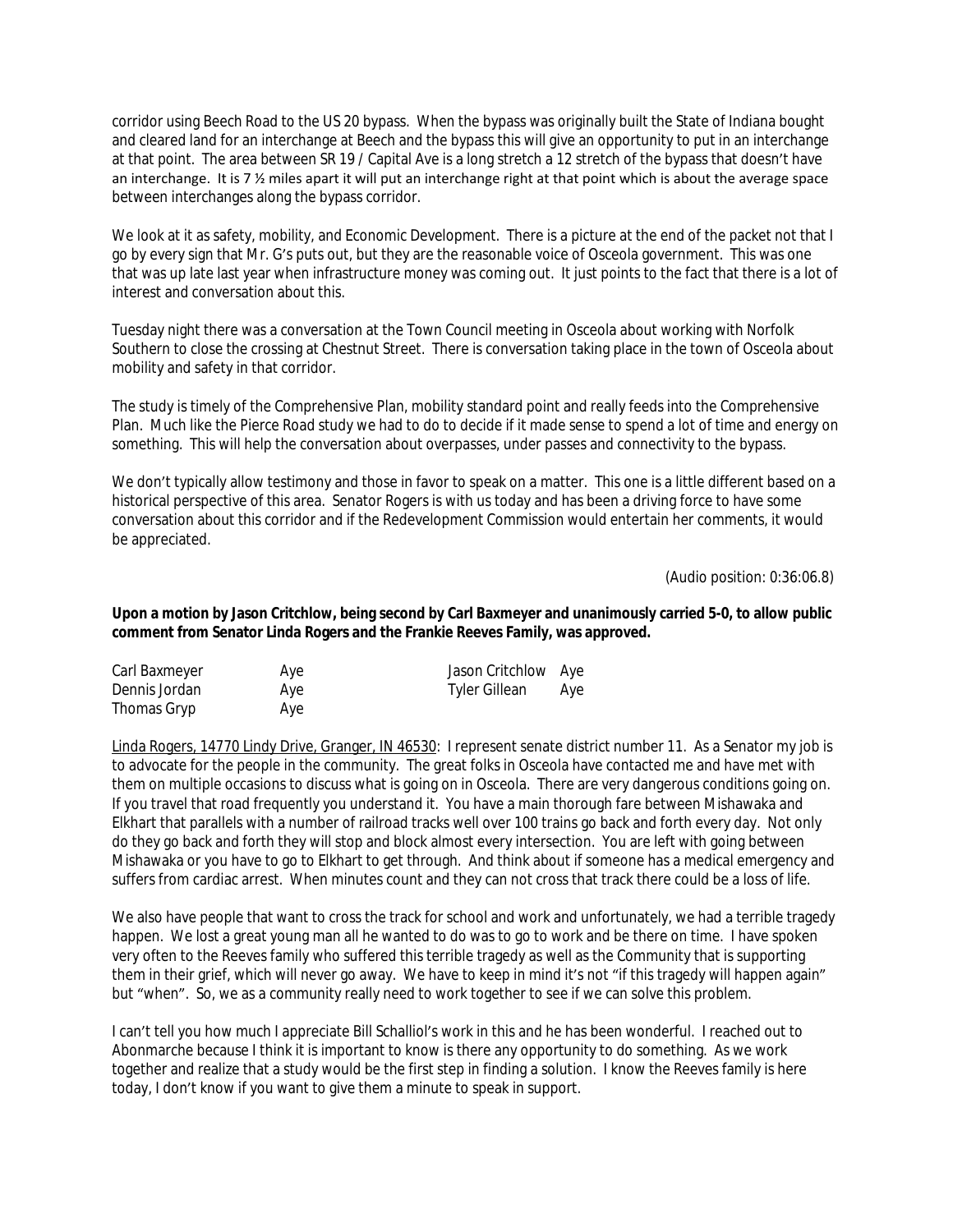I urge your support of this study to see if we can find a solution to this. Really significant problem that faces our entire County. Thank you so much for the opportunity.

Dennis Jordan: If you would like to make a few comments.

(Audio Position: 0:38:52.7)

Frank & Stacy Reeves, 57885 Apple Road, Osceola, IN 46561: I have a small story that I would like to read. I am Stacy, Frankie's mom.

Frankie was born at 11:11 a.m. on Saturday, June 17, 1995. He was a perfect baby boy weighing in at 6 lbs. 12 ounces and 20 ¼ inches long. This was one of the most exciting and scariest days of our lives. Following right behind him at 11:15 a.m. was his twin sister Heather.

On the morning of September 05, 2018, at the age of 23 our boy was taken from us at 4:27 a.m. On that horrible morning about 4:50 a.m. I was still sleeping when a message went off on my phone. It was one of wives of Frankie's friend and co-worker. She wanted to know if there was a number to reach Frankie. He wasn't at work, and it wasn't like him to be late. I tried to call his phone no answer, so I checked his location and it showed he was up and awake around 4:00 a.m. I then message the friend told them he was up and probably just running late to let me know if they hear from him. About 15 minutes lates she messaged me again letting me know he still had not made it to work. Told her I was going to his house to check on him.

On my way there, there were a lot of police, fire trucks and EMT's right past the County Line and it was blocked. I thought there was an accident on the road. I was really knowing that he did not take that route. When I drove down the hill at his house, his truck was gone, and the porch light was on. My heart sank at that minute and instant anxiety. I called his Dad at work to let him know I had a bad feeling. Said a couple of Frankie's co-workers had also called him that morning. He was leaving work and coming right home. I let him know there was an accident on Lincolnway, but Frankie didn't go that way. Frankie took Mishawaka Road home and when he saw the train stopped, he knew it wasn't good.

By this time about 5:30 a.m. several of us were at the Ash Road and Lincolnway gas station talking to an officer. He couldn't confirm a name, but he can confirm it was a black F150 that had been hit. Exactly what our boy drove. We were told to go home and wait for an officer to come if it was him.

By this time our yard was full of people, friends, family, and co-workers. Police came around at 8:30 a.m. to confirm. I cannot tell you anything that happen that day or very long time after. Our hearts had been shattered to a million pieces. Something we thought would never happen to our family. Stuff never happens to us only to others.

We later found out that had been an early bird train going into the yard. It had left Chicago before it was scheduled to, so it traveled 15 miles per hour all the way and had every crossing in Osceola blocked for over 20 minutes. Frankie's friends who also go to work early saw him going through Osceola to see if there was a clear track. As soon as the train finally cleared Frankie made a horrible split-second decision to get around the gates not seeing another train traveling 60 miles per hour. That train hit him, and his truck blew out we would never ever see our son again.

Frankie was a very friendly, outgoing, loveable, and hard-working guy. He worked at Osceola Hardware at 16 years old and went onto work at Forest River. The boy was not afraid to work he had already purchased his first house at the age of 20 and was saving for a house on the river. Frankie loved his family and friends and was not afraid to say so or give his big arm pit hugs. He loved his older sister Whitney and her husband and was excited to meet his first niece in December. He also, spent a lot of time with his twin sister Heather and her husband. Frankie had so many friends, he loved everyone. He was friends with them all. He literally knew the whole town of Osceola. And if he didn't know you, he would introduce himself and start a conversation.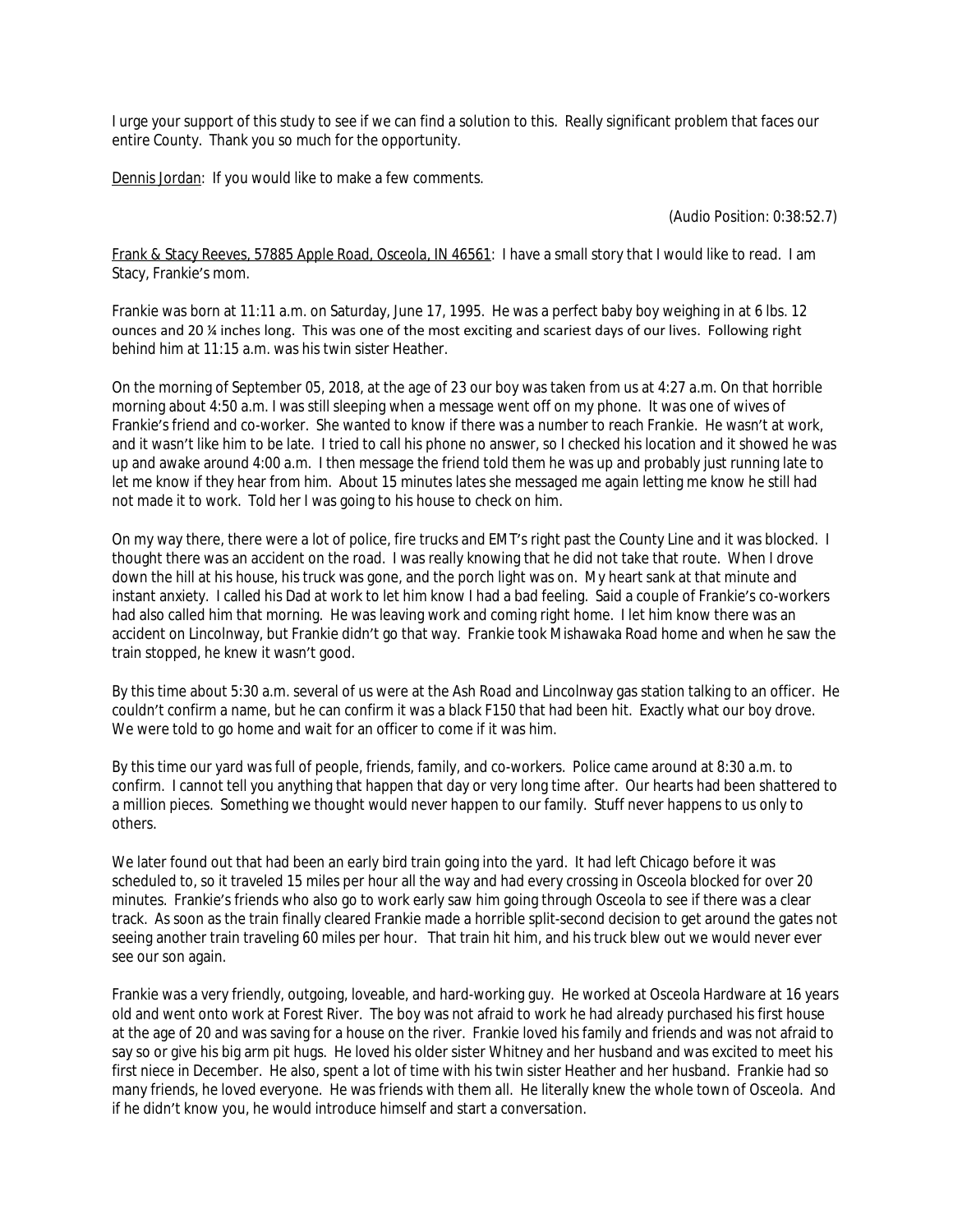The moral of my story is, we have lived in Osceola for 26 years. The slow train once stop train every crossing in Osceola blocked for hours has only gotten worse. I truly believe have there been an overpass or an underpass that day my son would still be with us. Let's not let this story happen to another family. Thank you for listening.

Dennis Jordan: I take Lincolnway everyday there has been an increased number of trains that have stopped. I've noticed it several times a week when coming and going. And it is not unusually for a stopped train to get pass by another train moving at a high rate of speed. Like everyone including your son, I'll try and pick the road that I can get across because the train has not reached it. I'm quite sadden, and it is not an unusual occurrence.

Jason Critchlow: Has it gotten worse? And do we know why?

Bill Schalliol: A lot of it is the increase in rail traffic. It is the major yard between Chicago and the separation yard. I would say if we were in Elkhart County having this conversation, they would say that the rail into the yard on the east side is probably bad as it every has been. This is something that will not go away. As rail traffic is more active it will probably be a higher issue for the corridor.

Tyler Gillean: How quickly can this study be done?

Bill Schalliol: This study they estimate that it will take three to four months to complete the high-level study. We are at a time now where there is just unprecedented levels infrastructure money on the table. So if there is ever funding this would be the time to go after some of that money. We have had conversations with Norfolk Southern they are very excited about being a partner of the study, City of Mishawaka to be a member of this study as is Osceola. This is an opportunity to get a lot of people to the table to talk about this.

Reason we selected Abonmarche not only did they do the County Connect study they have the remaining Engineer that was involved in the bypass design working for them Roger Nawort. Roger was involved and designed the interchange. There was a lot of reasons why we selected Abonmarche as the consultant. We feel this is a very timely study to get done.

Jason Critchlow: I don't have data, but I have friends that live up there. There seems to be a lot of new housing construction in that Mishawaka, Osceola grid.

Bill Schalliol: A lot of growth in the Jimtown area and industrial development in that area.

Jason Critchlow: This could get worse.

Bill Schalliol: Yes. And in doing something here with an overpass or underpass or whatever ends up being the determination could be a huge win for development in that whole region.

Chris Brown: Reducing the interaction with train and car.

Stacy Reeves: I also forgot to mention I do have a petition of over 1,500 signatures.

Jason Critchlow: Senator Rogers, I assume then you would be taking that message to the state to talk about what ever state funding might be possible?

Linda Rogers: Exactly. We have to work together as a community on the local and national level to see as Bill indicated, this is the time we need to be proactive. Look at what is feasible and at that point we can work on securing funding.

Chris Brown: I believe there has been quite the influx in CRISI. I assume that would be the kind of grant we would be going for from a federal standpoint. They have a huge influx of CARES Act and some of the federal legislation.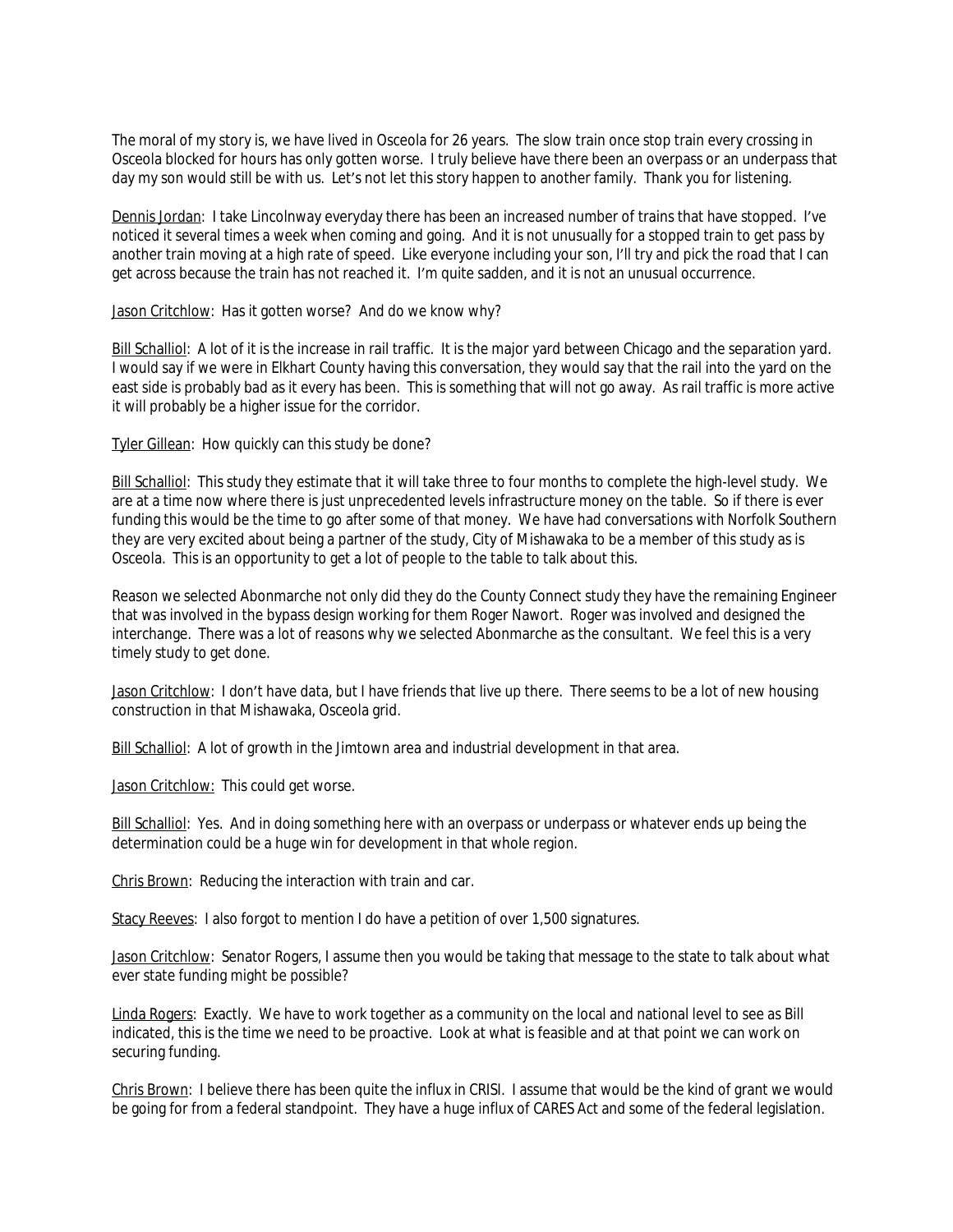Dennis Jordan: I see the information, but I don't see a resolution.

Bill Schalliol: There should be an Abonmarche proposal. The total amount of this study is \$72,000.

### **Upon a motion by Jason Critchlow, being seconded by Tyler Gillean and unanimously carried 5-0, to approve the hazard Mitigation (Ash/SR933) and Mobility Study (N/S Corridor), was approved.**

| Carl Baxmeyer | Aye | Jason Critchlow Aye |     |
|---------------|-----|---------------------|-----|
| Dennis Jordan | Aye | Tyler Gillean       | Aye |
| Thomas Gryp   | Aye |                     |     |

#### 4. Additional Business

a. Lakeville/North Liberty - State Road 4 Trail Feasibility Study – Project Update

#### (Audio Position: 0:50:23.8)

Bill Schalliol: The Redevelopment Commission and MACOG partnered financially to do a study for a trail in this corridor. DLZ was selected to do that work and the scoping meeting on Monday for this project. The trail project will be looked at really in two pieces. From North Liberty to Potato Creek and then Potato Creek to Lakeville. They anticipate it will be done in three months which will put us in perfect timing to apply for next levels trail grant. The county had not applied for next levels trails grant in the last grant cycle. As we were encouraged to do that application this fall with the upcoming round with utilities being installed at the Potato Creek Inn by the State. Their support of the trail between North Liberty and the Inn.

5. Public Comment (3-minute limit)

(Audio Position: 0:52:12.8)

Debra Durall, 21677 Auten Road, South Bend, IN: Coming today with two pieces of information. Number one I just wanted to say my son is out in Denver and sends me these little cards with jokes and drawings on the back. I thought I would share this one today. How do you organize earth? You plant it.

With starting with that I also wanted to share that I received information from Hoosier Environmental Council. A hole has just been completed in Indiana. About public preferences regarding the environment. I can forward this to those of you have not received this yet and I know some of you are very good at poling different kinds of information. You can check the quality of this pole.

Some of the main points are, 92% of Hoosiers say issues involving protective fish and wildlife habitat, lakes, streams, rivers, and wetlands are an important priority to them personally. This sentiment is shared by 86% of Republicans and 97% of Democrats. Hoosiers believe that protecting water habitats is more important than landowner and developer rights. By a near four to one margin Hoosiers prioritize protecting water sources and habitats over protecting landowner and developer rights.

We can say water protections are unpopular across party lines. Nearly three quarters 72% of Hoosiers would have a less favorable impression of a state legislator who voted to relax wetland protections including strong majorities Republics 64%, Independents 63%, and Democrats 86%. Votes want ???? space rules and standards to protect Indiana's remaining wetlands. Three quarters of Hoosiers support the states wetland task force based on new wetland rules and standards.

Many of you know we have Matt Meersman on the wetland task force, and we have been advocating to have him and possibly Jen Tank to come and make a presentation on the work they are doing on behalf of St. Joseph County.